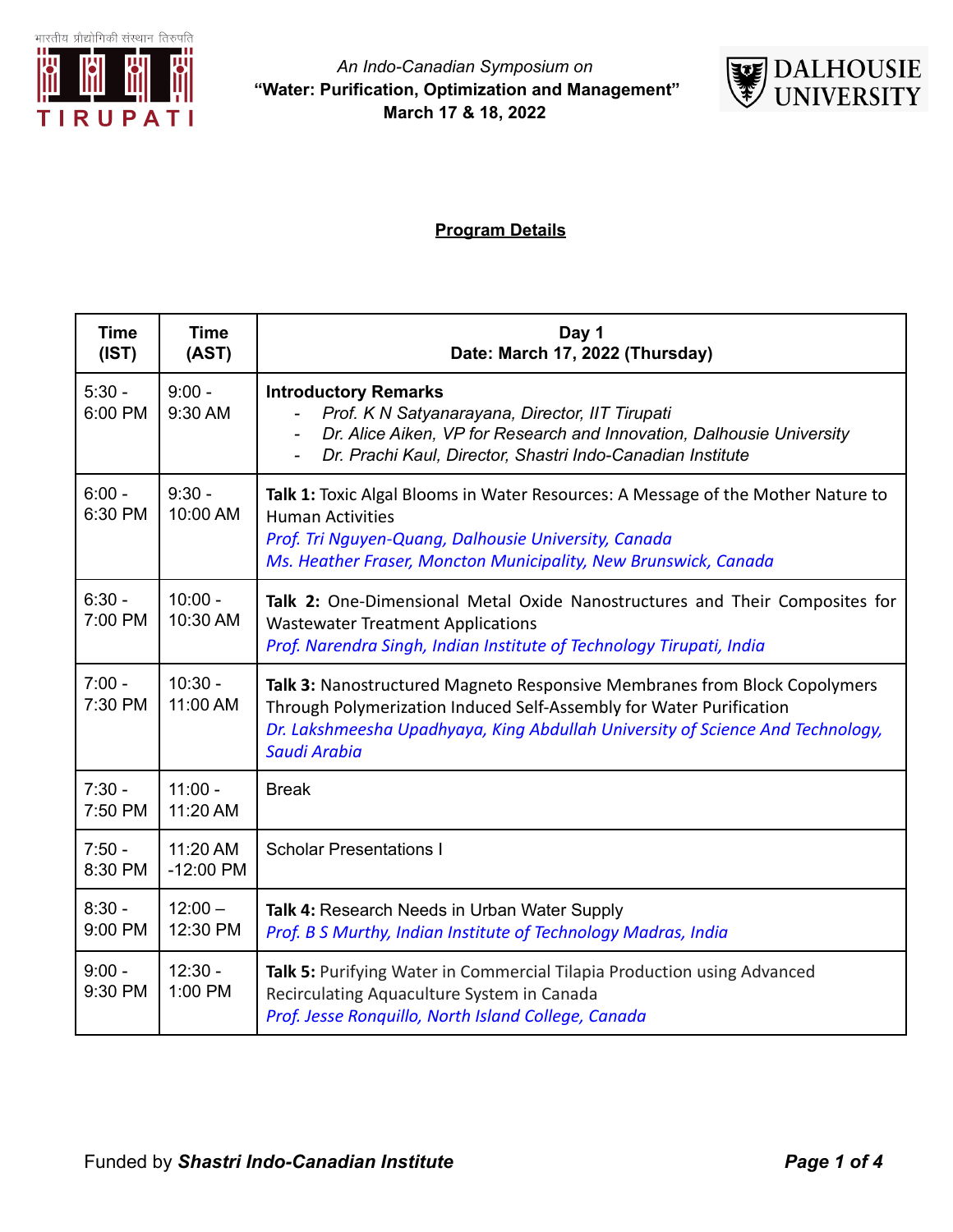

#### *An Indo-Canadian Symposium on* **"Water: Purification, Optimization and Management" March 17 & 18, 2022**



# **Program Details**

| <b>Time</b>         | <b>Time</b>             | Day 2                                                                                                                                                                                                                                                                                                             |
|---------------------|-------------------------|-------------------------------------------------------------------------------------------------------------------------------------------------------------------------------------------------------------------------------------------------------------------------------------------------------------------|
| (IST)               | (AST)                   | Date: March 18, 2022 (Friday)                                                                                                                                                                                                                                                                                     |
| $5:00 -$            | $8:30 -$                | Talk 6: Integrated Water Management for Enhanced Water Security for Cities                                                                                                                                                                                                                                        |
| 5:30 PM             | 9:00 AM                 | Prof. Meenakshi Arora, The University of Melbourne, Australia                                                                                                                                                                                                                                                     |
| $5:30 -$            | $9:00 -$                | Talk 7: Digital Water Network Management                                                                                                                                                                                                                                                                          |
| 6:00 PM             | 9:30 AM                 | Prof. Sridharakumar Narasimhan, Indian Institute of Technology Madras, India                                                                                                                                                                                                                                      |
| $6:00 -$            | $9:30 -$                | Talk 8: Remote Sensing and GIS Applications for Water                                                                                                                                                                                                                                                             |
| 6:30 PM             | 10:00 AM                | Prof. Young Ki Chang, Dalhousie University, Canada                                                                                                                                                                                                                                                                |
| $6:30 -$            | $10:00 -$               | Talk 9: The Way Forward for Sustainable Water Treatment                                                                                                                                                                                                                                                           |
| 7:00 PM             | 10:30 AM                | Prof. Shihabudheen M Maliyekkal, Indian Institute of Technology Tirupati, India                                                                                                                                                                                                                                   |
| $7:00 -$<br>7:20 PM | $10:30 -$<br>10:50 AM   | <b>Break</b>                                                                                                                                                                                                                                                                                                      |
| $7:20 -$<br>8:40 PM | 10:50 AM<br>$-12:10$ PM | <b>Scholar Presentations II</b>                                                                                                                                                                                                                                                                                   |
| $8:40 -$            | $12:10 -$               | Talk 10: Sustainable Groundwater Management - Role of Numerical Models                                                                                                                                                                                                                                            |
| 9:10 PM             | 12:40 PM                | Prof. Renu V, Indian Institute of Technology (ISM) Dhanbad, India                                                                                                                                                                                                                                                 |
| $9:10 -$<br>9:30 PM | $12:40 -$<br>1:00 PM    | <b>Concluding Remarks</b><br>Prof. KSMS Raghavarao, IIT Tirupati<br>Prof. Balakrishnan Prithiviraj, Associate Vice-President (Global Relations),<br><b>Dalhousie University</b><br>Prof. Sasidhar Gumma, Office of International Affairs, IIT Tirupati<br>Vote of Thanks, Prof. Sunil Kumar Thamida, HoD Chemical |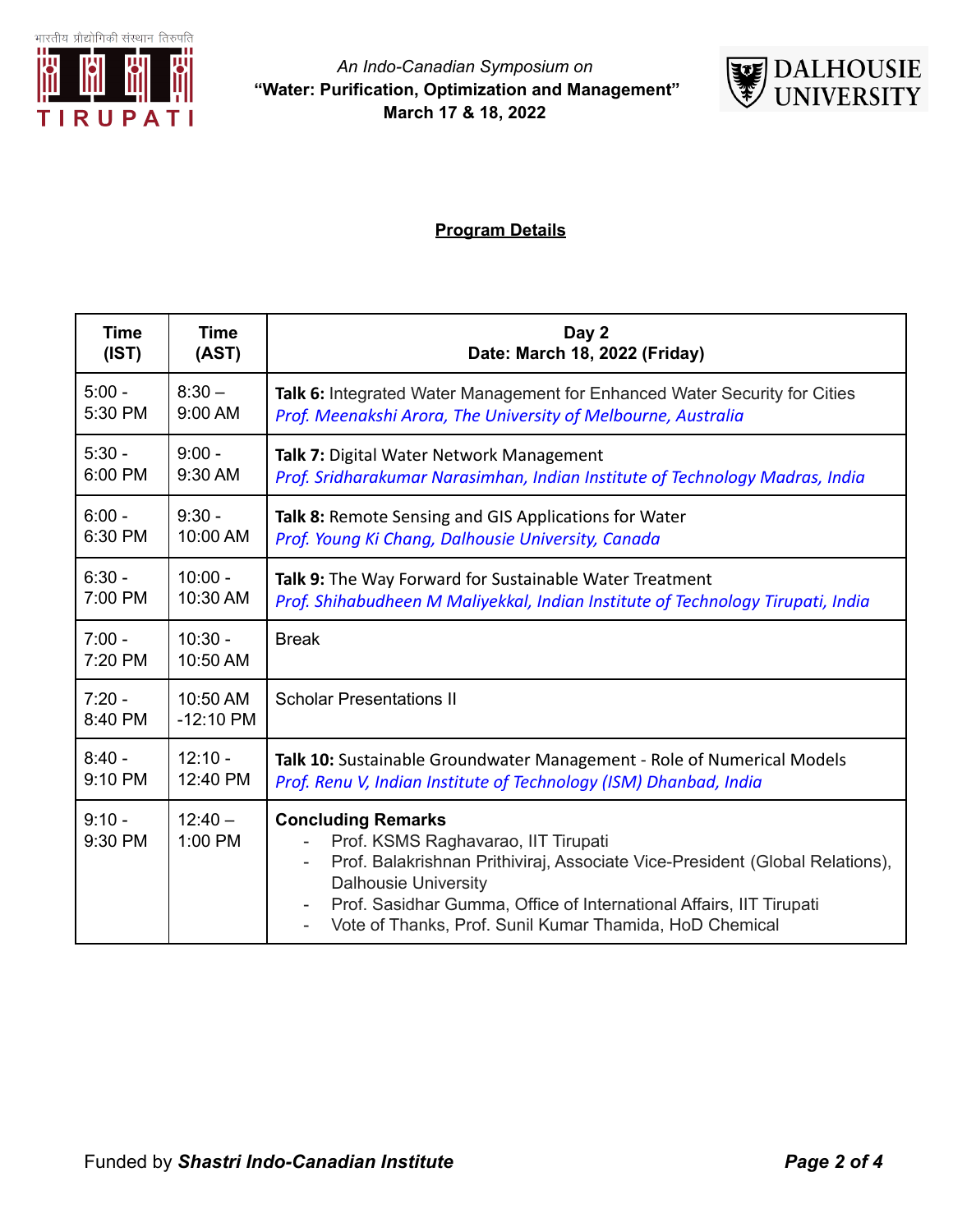



## **Scholar Presentations I**

| Time<br>(IST)       | Time<br>(AST)          | Day 1<br>Date: March 17, 2022 (Thursday)                                                                                                                                                                    |
|---------------------|------------------------|-------------------------------------------------------------------------------------------------------------------------------------------------------------------------------------------------------------|
| $7:50 -$<br>8:00 PM | $11:20 -$<br>11:30 AM  | <b>D1P1:</b> Removal of Organic Dye from Aqueous Solution using Metal Industry Solid<br>Waste<br>Pushpendra Kushwaha, Malviya National Institute of Technology                                              |
| $8:05 -$<br>8:10 PM | $11:30 -$<br>11:40 AM  | D1P2: Advanced Wastewater Treatment Case Study for CETP in Jodhpur<br>Yogendra Chouhan, Indian Institute of Technology Jodhpur                                                                              |
| $8:10 -$<br>8:20 PM | $11:40 -$<br>11:50 AM  | <b>D1P3:</b> Efficient Removal of 4-Nitrophenol from Aqueous Solution using Activated<br>Carbon: Optimization, Isotherm, and Thermodynamic Study<br>Rajesh Choudhary, Indian Institute of Technology Madras |
| $8:20 -$<br>8:30 PM | 11:50 AM -<br>12:00 PM | <b>D1P4:</b> Investigation of Cellulose Nanofibers and Silver Nanoparticles Composites<br>for the Wastewater Treatment<br>Chinthalapudi Naga Lakshmi, Indian Institute of Technology Tirupati               |